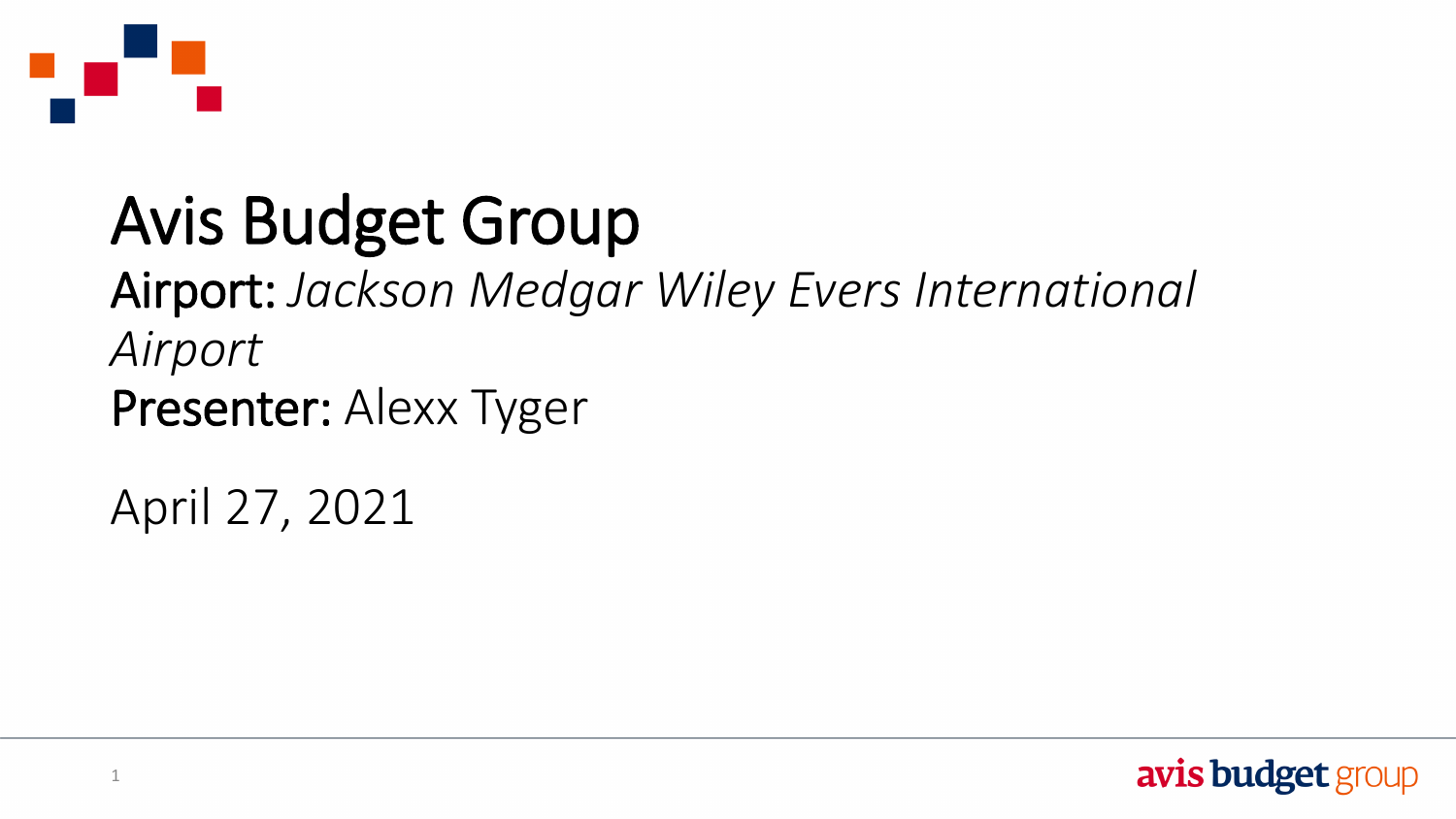# Supplier Diversity Program

- Two prong program:
	- ACDBE Airport Compliance Program
	- Corporate Supplier Diversity Program
- Certified diverse suppliers must register in our DivTrak software system; the link to register is [https://abg-supplier.divtrak.com](https://abg-supplier.divtrak.com/)
- For questions regarding our Supplier Diversity Program, please contact:
	- Chris Buttine Senior Manager, Supplier Diversity & Procurement [Chris.Buttine@avisbudget.com](mailto:Chris.Buttine@avisbudget.com)
	- Sydney Peruzzato Analyst, Supplier Diversity & Procurement [Sydney.Peruzzato@avisbudget.com](mailto:Sydney.Peruzzato@avisbudget.com)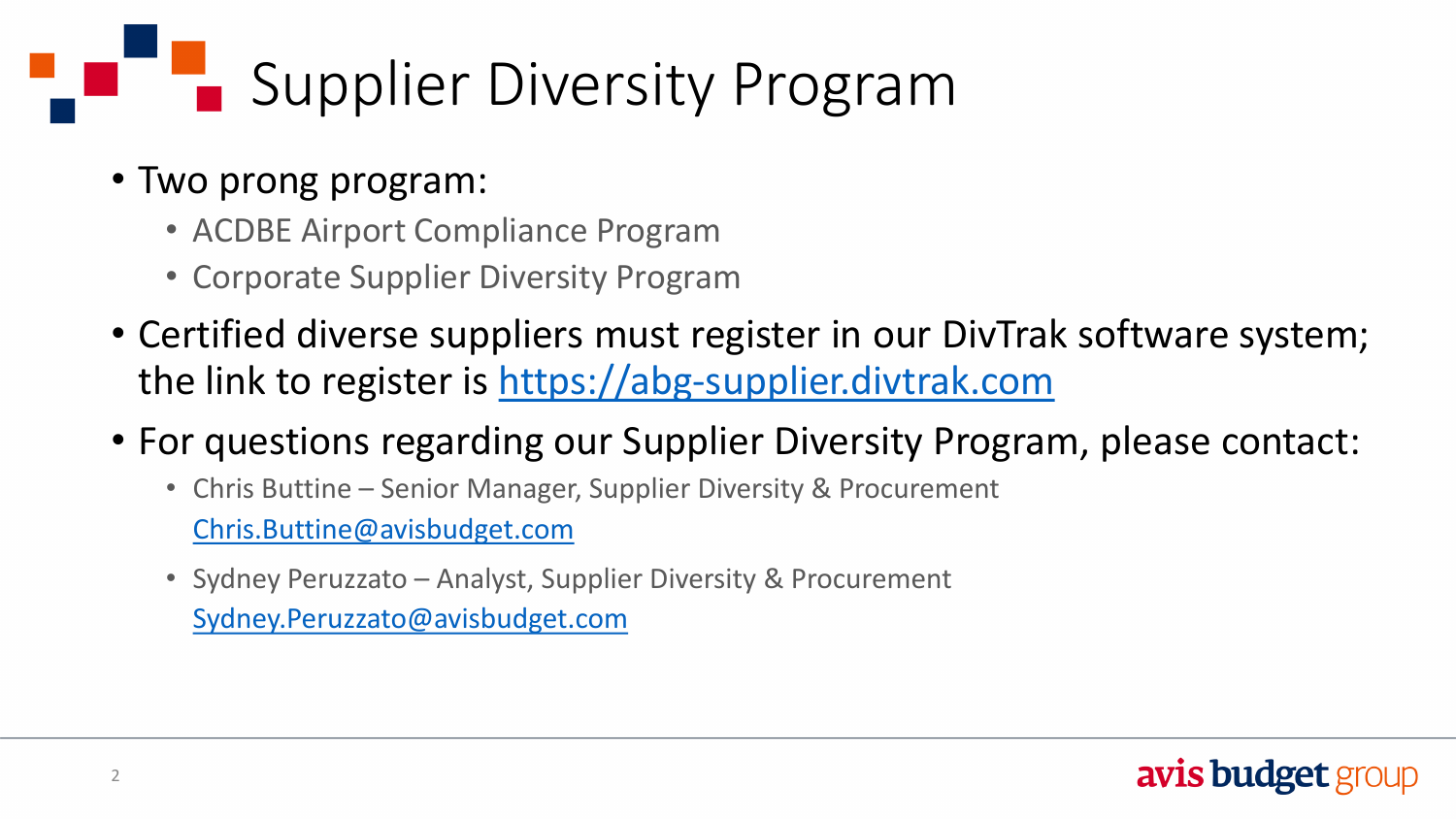### Avis Budget Group Purchases

- Some of the products and services we buy locally:
	- Auto Body Repair Auto Detailing
		-
	- Landscaping Locksmith for Cars
	- Locksmith for Buildings Pest Control
- Some of the products and services managed by our Procurement and Supply Chain managers:
	- Fuel Motor Oil
	- Windshield Washer Fluid Vehicle Cleaning & Sanitizing Products
- Please direct all inquiries for Procurement & Supply Chain products and services to Sydney Peruzzato at Sydney. Peruzzato@avisbudget.com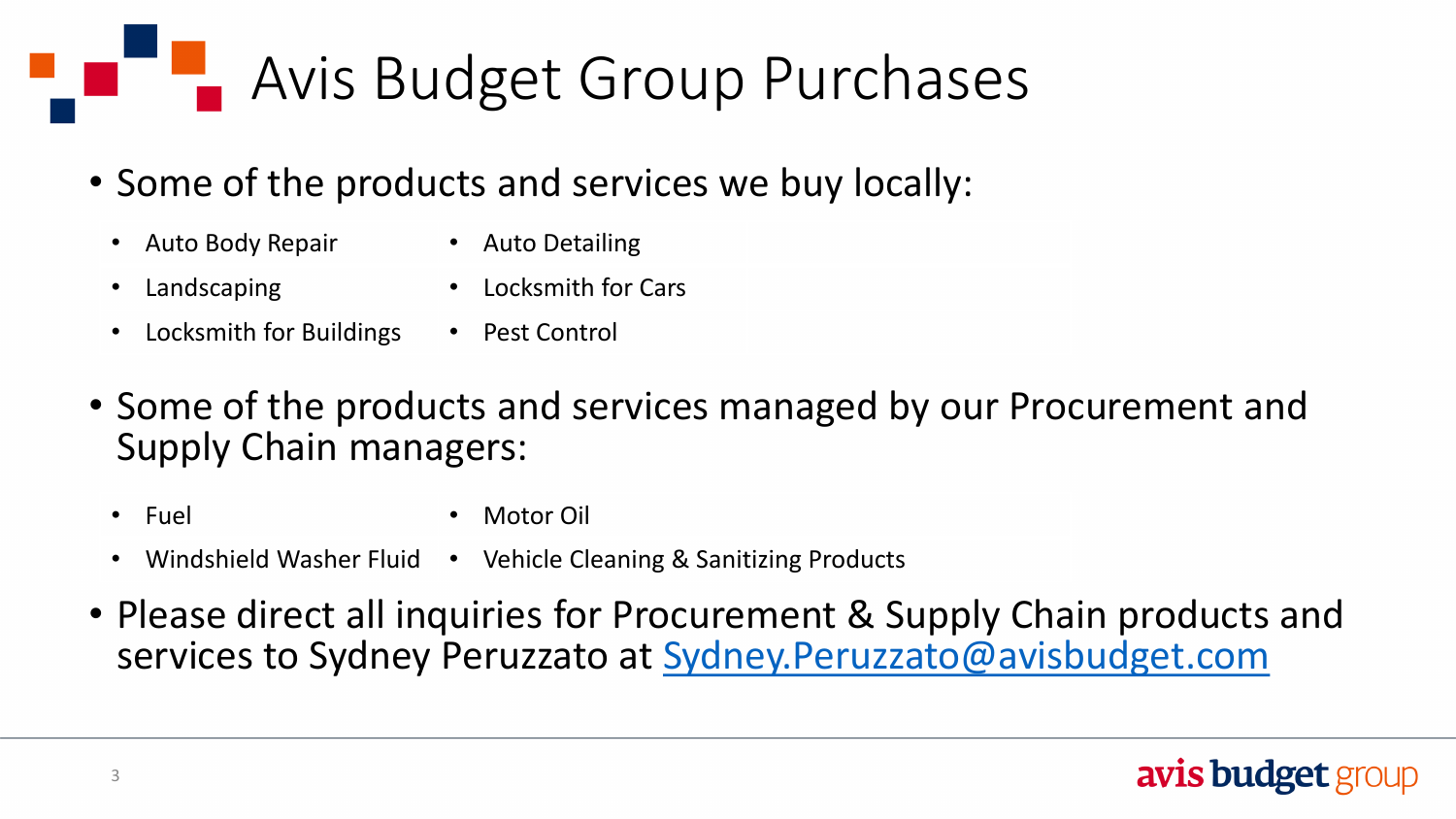## Jackson, MS Opportunities

- Opportunities Specific to the Jackson, MS Airport Avis Budget Group location:
	- Supplies
		- Janitorial supplies, office supplies, car seats, fuel/oil
	- Services:
		- Janitorial, oil changes, vehicle repairs
	- Facility Maintenance
		- Car wash repairs, vacuum system repairs, electrical repairs

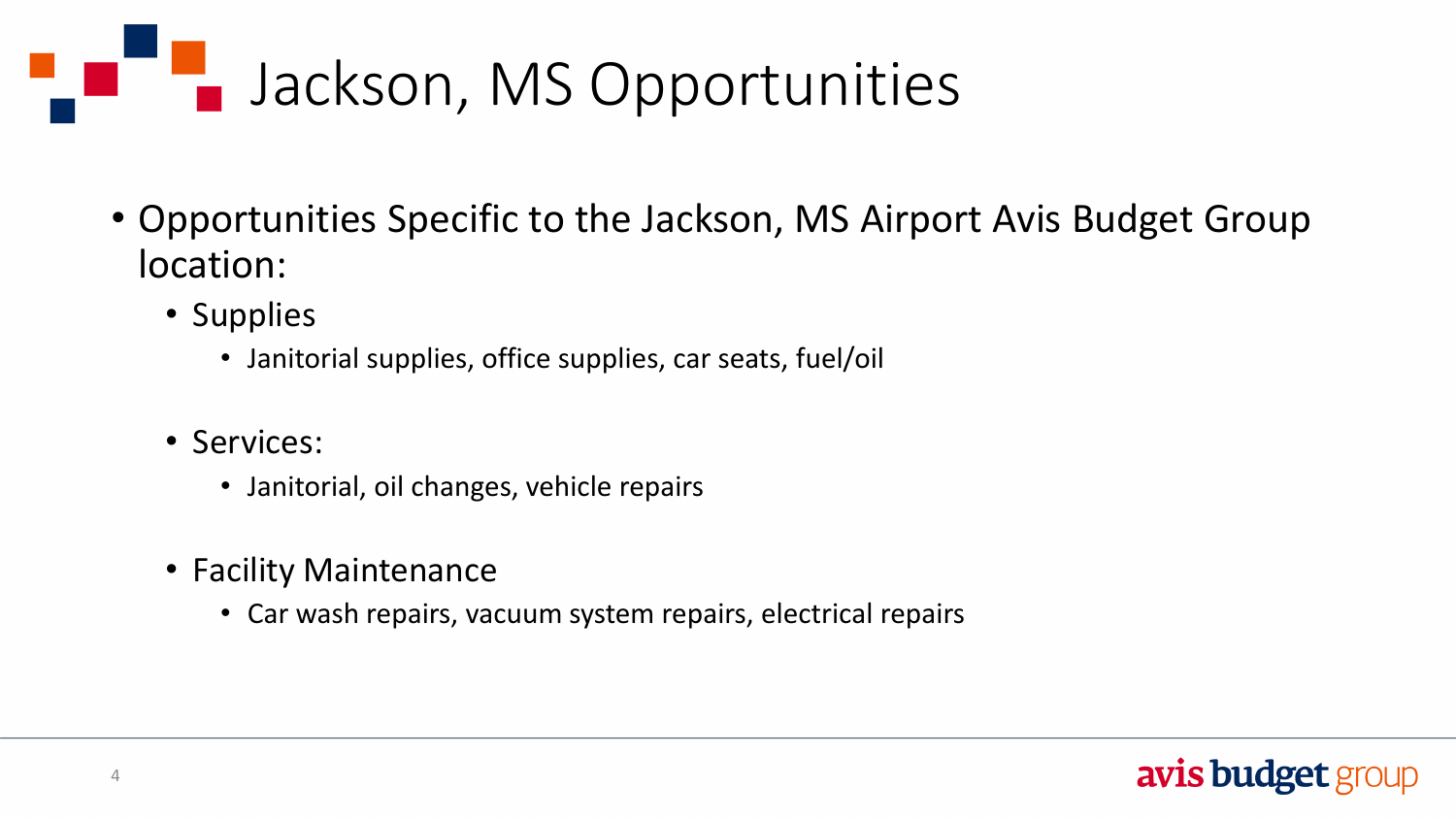### Avis Budget Group Purchases (cont'd)

#### • When do we buy?

We buy on an as needed basis unless covered under a National/Regional agreement, which is managed by ABG's Corporate Procurement department in Parsippany, NJ or by Corporate Supply Chain Managers

#### • How do we buy?

ABG provides business opportunities to certified diverse suppliers. Corporate Procurement and Supply Chain managers, and airport locations use Procurement's Supplier Diversity program to source certified diverse suppliers

#### • Process for potential suppliers:

- All certified diverse suppliers must register on-line in our DivTrak software system
- Any and all diverse certifications need to be uploaded into our database, and kept current
- We routinely use the database when seeking certified diverse suppliers for business opportunities
- The link is [https://abg-supplier.divtrak.com](https://abg-supplier.divtrak.com/)

#### **avis budget group**